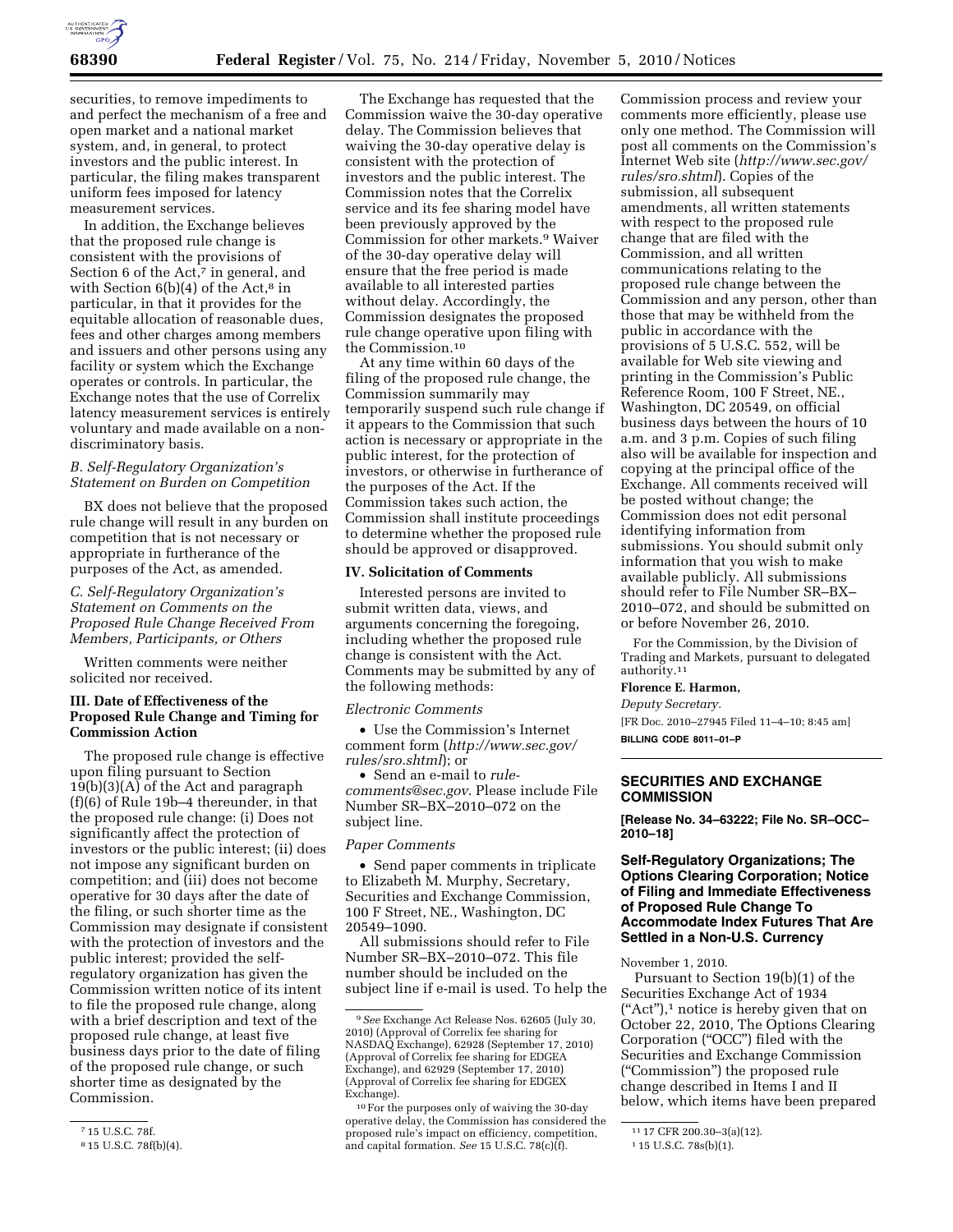primarily by OCC. The Commission is publishing this notice to solicit comments on the proposed rule change from interested parties.

# **I. Self-Regulatory Organization's Statement of the Terms of Substance of the Proposed Rule Change**

The purpose of the proposed rule change is to revise OCC's By-Laws and Rules to accommodate index futures that are settled in a non-U.S. currency. NYSE Liffe US, LLC (''NYL'') is proposing to introduce for trading futures contracts on certain broad-based securities indexes which are settled in Euros (''Euro-Settled Futures''). The proposed rule amendments are drafted generically to apply to other futures contracts that are settled in a non-U.S. currency and in a similar manner.

# **II. Self-Regulatory Organization's Statement of the Purpose of, and Statutory Basis for, the Proposed Rule Change**

In its filing with the Commission, OCC included statements concerning the purpose of and basis for the proposed rule change and discussed any comments it received on the proposed rule change. The text of these statements may be examined at the places specified in Item IV below. OCC has prepared summaries, set forth in sections (A), (B), and (C) below, of the most significant aspects of these statements.2

# *(A) Self-Regulatory Organization's Statement of the Purpose of, and Statutory Basis for, the Proposed Rule Change*

Futures variation payments typically are settled on each business day based on a price established on the prior business day. However, because of time zone differences and the planned use of accounts at North American and European clearing banks, variation settlements, including final variation settlement, with respect to Euro-Settled Futures will occur on the second business day following the date as of which the settlement value is determined (*i.e.*, a "T+2" basis). Settlement times will vary depending on the clearing bank through which settlement is effected and in any case will differ from those used for option premiums.

To accommodate Euro-Settled Futures, which will settle only on days in which both OCC and the relevant clearing banks are open for business, OCC proposes to provide for a definition of ''business day'' in respect of such

2The Commission has modified the text of the summaries prepared by OCC. 315 U.S.C. 78q-1.

futures which is different from that used in OCC's By-Laws, and to revise its rules governing variation payments and add an interpretation and policy to those rules to accommodate the two-day settlement cycle for Euro-Settled Futures and other futures settled in a currency other than the U.S. dollar. In order to address the possibility that a Clearing Member might fail to meet a settlement obligation in a non-U.S. currency and to avoid the need for OCC to have credit facilities in non-U.S. currencies, OCC reserves the right to make settlement in the U.S. dollar equivalent of the non-U.S. currency if necessary, and, in addition to taking any other actions authorized under its By-Laws and Rules, to draft the Clearing Member's U.S. dollar bank account for equivalent funds, which payment will be deemed to satisfy the Clearing Member's settlement obligation. In order to discourage Clearing Members from failing to settle in the non-U.S. currency and thereby potentially imposing hardship on other Clearing Members, OCC reserves the right to fine or discipline Clearing Members that fail to settle.

In addition, OCC and NYL propose to enter into Schedule C–2 under the Agreement for Clearing and Settlement Services, dated March 9, 2009, between OCC and NYL to accommodate the Euro-Settled Futures.

OCC believes that the proposed rule change is consistent with the requirements of Section 17A of the Act 3 and the rules and regulations thereunder applicable to OCC because it provides for the prompt and accurate clearance and settlement of securities transactions, ensures the protection of investors and reduces unnecessary costs and burdens on them and persons facilitating transactions on their behalf. It does so by accommodating the twoday settlement date for such futures necessitated by the use of European banks and time zone differences.

*(B) Self-Regulatory Organization's Statement on Burden on Competition* 

OCC does not believe that the proposed rule change will have any impact on or impose any burden on competition.

*(C) Self-Regulatory Organization's Statement on Comments on the Proposed Rule Change Received From Members, Participants, or Others* 

No written comments relating to the proposed rule change have been solicited or received. OCC will notify

the Commission of any written comments received by OCC.

## **III. Date of Effectiveness of the Proposed Rule Change and Timing for Commission Action**

The foregoing rule change has become effective upon filing pursuant to Section  $19(b)(3)(A)(iv)$  of the Act<sup>4</sup> and Rule 19b–4 $(f)(4)^5$  thereunder because it effects a change in an existing service of OCC that does not (i) adversely affect the safeguarding of securities or funds in OCC's custody or control or for which OCC is responsible or (ii) significantly affect the respective rights or obligations of OCC or persons using the service. Euro-Settled Futures are futures within the exclusive jurisdiction of the U.S. Commodity Futures Trading Commission (''CFTC''), and OCC will therefore clear Euro-Settled Futures in its capacity as a registered derivatives clearing organization under the CFTC's regulatory jurisdiction. This rule change will not affect the safeguarding of funds or securities in OCC's possession because OCC will apply the same procedures and safeguards to the clearing of these contracts that it does to the clearing of securities options and security futures over which the Commission has direct regulatory authority. The respective rights and obligations of OCC and Clearing Members with respect to matters within the Commission's jurisdiction will be unaffected.

At any time within sixty days of the filing of such rule change, the Commission summarily may temporarily suspend such rule change if it appears to the Commission that such action is necessary or appropriate in the public interest, for the protection of investors, or otherwise in furtherance of the purposes of the Act.

### **IV. Solicitation of Comments**

Interested persons are invited to submit written data, views, and arguments concerning the foregoing, including whether the proposed rule change is consistent with the Act. Comments may be submitted by any of the following methods:

#### *Electronic Comments*

• Use the Commission's Internet comment form (*[http://www.sec.gov/](http://www.sec.gov/rules/sro.shtml)  [rules/sro.shtml](http://www.sec.gov/rules/sro.shtml)*) or

• Send an e-mail to *[rule](mailto:rule-comments@sec.gov)[comments@sec.gov.](mailto:rule-comments@sec.gov)* Please include File Number SR–OCC–2010–18 on the subject line.

<sup>4</sup> 15 U.S.C. 78s(b)(3)(A)(iv).

<sup>5</sup> 17 CFR 240.19b–4(f)(4).